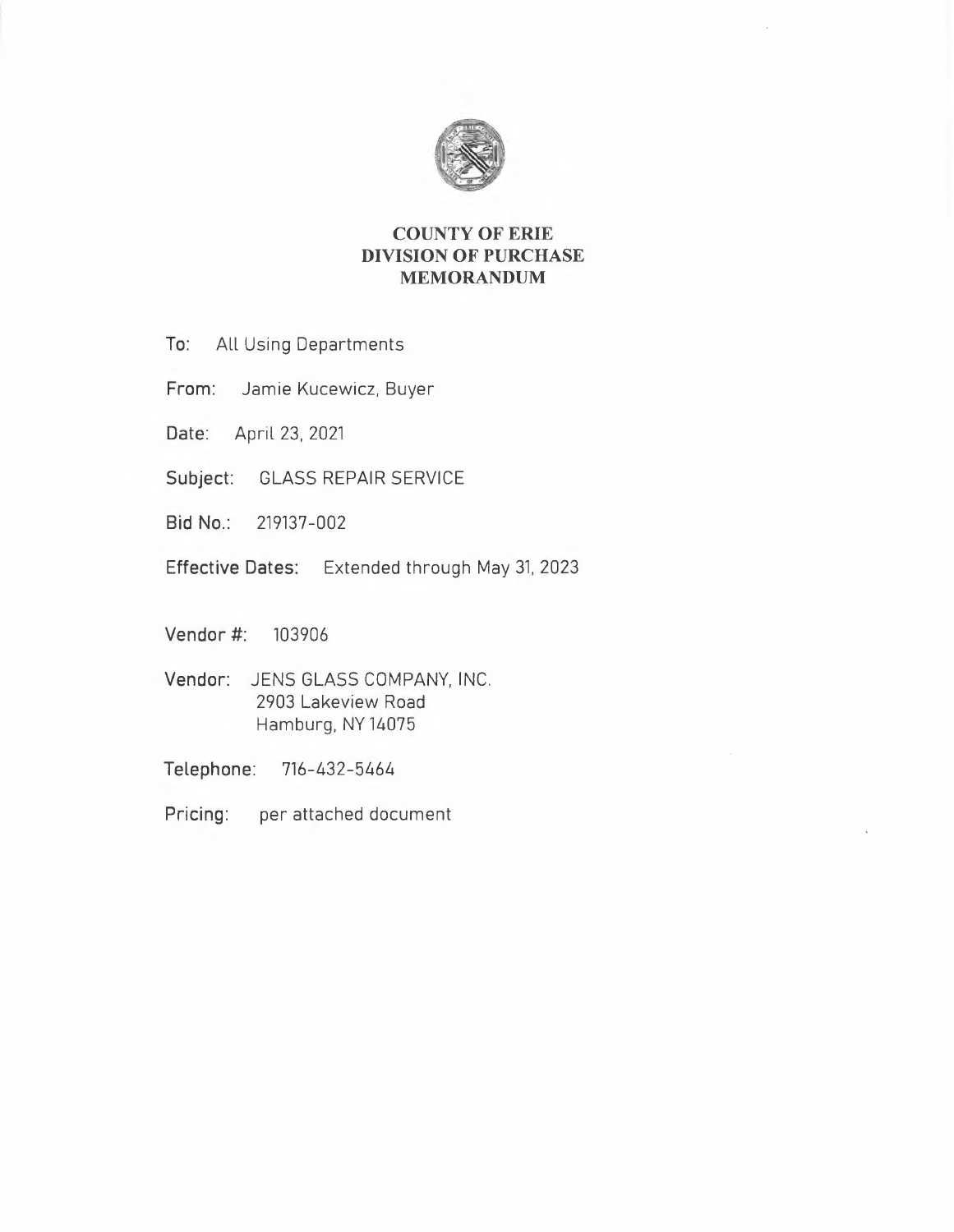

## COUNTY OF ERIE **MARK C. POLONCARZ**  COUNTY EXECUTIVE

### **DIVISION OF PURCHASE**  V ALLIE **M.** FERRARACCIO

**DIRECTOR** 

April 15, 2021

Jens Glass Company, Inc. 2903 Lakeview Road Hamburg, NY 14075 Attn: Christopher E. Jensen

**Re: Bid #219137-002 - "Glass Repair Service"** 

Dear Mr. Jensen:

The County of Erie wishes to extend this agreement for an additional contract period, through May 31, 2023, under the same prices, terms and conditions as the original agreement.

Extension is provided for per paragraph 26, Page 5 of 6 of the "Instructions to Bidders". This offer is for your immediate consideration and acceptance. Please indicate below whether you agree to extend or do not wish to extend. Please respond **within seven days upon receipt of this request.** 

After approval and execution by the County, a fully signed copy will be returned to you for your files.

|       | $\frac{1}{2}$ Yes, I agree to extend                               | No, I do not wish to extend                   |
|-------|--------------------------------------------------------------------|-----------------------------------------------|
|       | Company Name: JEns GCGSS CO                                        |                                               |
|       | Representative (Please print) Christopher E Jensentile: Proesident |                                               |
|       | Signature:                                                         | Date: $\overline{\phantom{a}}$<br> 30         |
|       | Sincerely,                                                         |                                               |
|       |                                                                    |                                               |
| Buyer | James D. Kucewicz                                                  | Vallie M. Ferraraçcio<br>Director of Purchase |
|       |                                                                    | DATE                                          |

**RATH BUILDING• 95 FRANKLIN STREET• BUFFALO, N.Y. • 14202 • OFFICE: (716) 858-6395 • FAX: (716) 858-6465 • WWW.ERIE.GOV**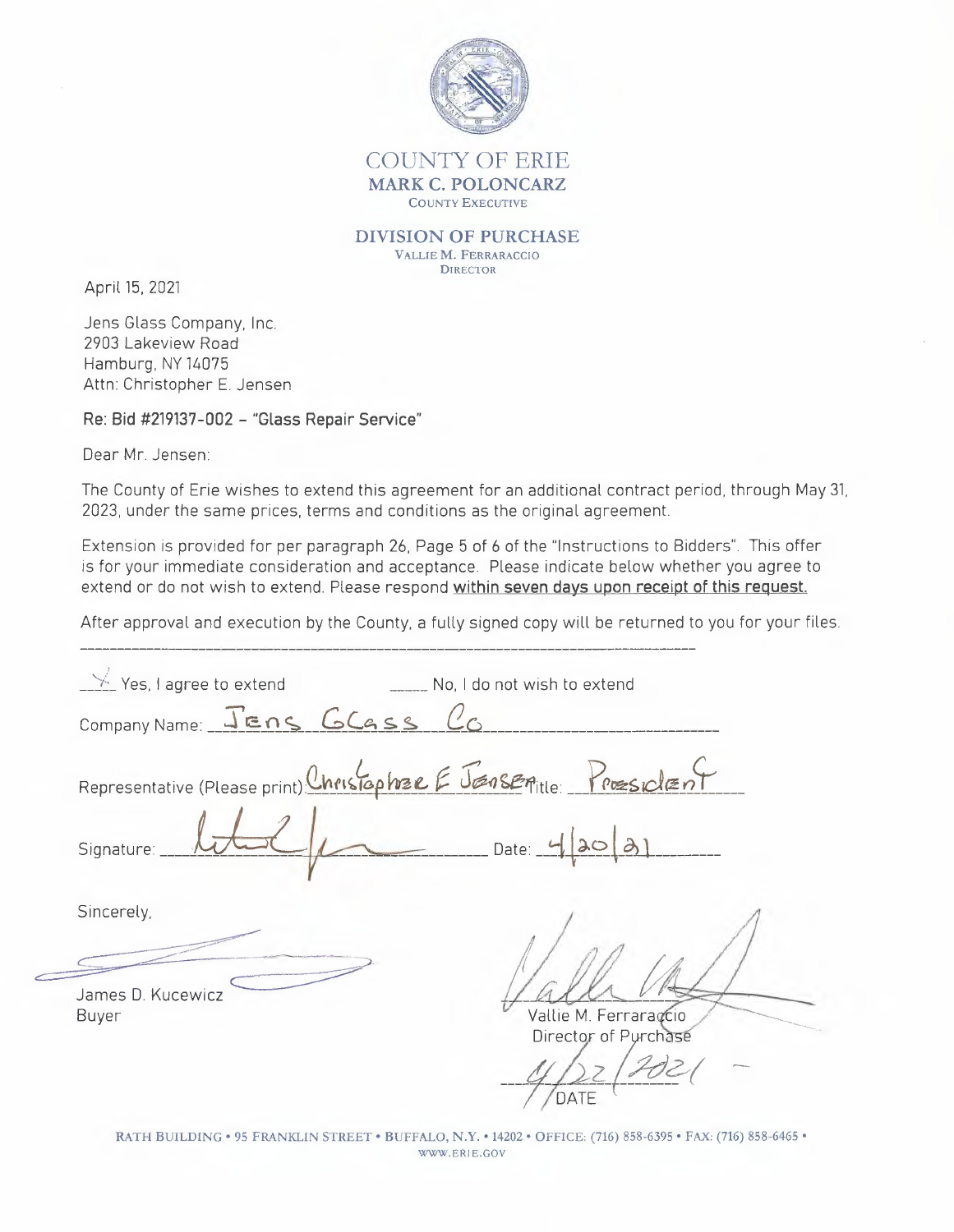

# **COUNTY OF ERIE**

## **MARK C. POLONCARZ COUNTY EXECUTIVE DIVISION OF PURCHASE INVITATION TO BID**

Bids, as stated below, will be received and publicly opened by the Division of Purchase in accordance with the attached specifications. FAX bids are unacceptable. Bids must be submitted in a sealed envelope to:

> County of Erie Division of Purchase Attention: JAMES D. KUCEWICZ, BUYER (716) 858-6336 95 Franklin Street, Room 1254 Buffalo, New York 14202-3967

# **NOTE: Lower left hand corner of envelope <u>MUST</u> indicate the following:**<br>BID NUMBER: \_\_\_\_\_\_219137-002

OPEN ING DATE: --'A-'-'P R---"--' IL~2c...c4~20~1~9 \_ TIME: 11 :00AM

FOR: GLASS REPAIR SERVIC

JENS GLASS 2903 LAKEVIEW RD HAMBURG NY 14075

NAME OF BIDDER: \_

If you are submitting other Invitations to Bid, each bid must be enclosed in a separate envelope.

Following EXHIBITS are attached to and made a part of the bid specifications, and part of any agreement entered into pursuant to this Invitation to Bid:

| $\overline{X}$ | EXHIBIT "A" | - Assignment of Public Contracts                            |
|----------------|-------------|-------------------------------------------------------------|
| $\overline{X}$ | EXHIBIT "B" | - Purchases by Other Local Governments or Special Districts |
| $\frac{1}{2}$  | EXHIBIT "C" | - Construction/Reconstruction Contracts                     |
|                | EXHIBIT "D" | - Bid Bond (Formal Bid)                                     |
|                | EXHIBIT "E" | - Bid Bond (informal Bid)                                   |
| $\overline{X}$ |             | EXHIBIT "EP" - Equal Pay Certification                      |
|                | EXHIBIT "F" | - Standard Agreement                                        |
| $\overline{x}$ | EXHIBIT "G" | - Non-Collusive Bidding Certification                       |
| X              | EXHIBIT "H" | - MBE/ WBE Commitment                                       |
| X              |             | EXHIBIT "IC" - Insurance CLASSIFICATION "A"                 |
|                |             | EXHIBIT "P" & EXHIBIT "PB!" - Performance Bond              |
| $\overline{X}$ |             | EXHIBIT "Q" - Confined Space Program Certification          |
|                |             | EXHIBIT "PW" - NYS Prevailing Wage                          |

(Rev. 1/00)

ERIE COUNTY OFFICE BUILDING. 95 FRANKLIN STREET. BUFFALO. NEW YORK 14202 (716) 858-6336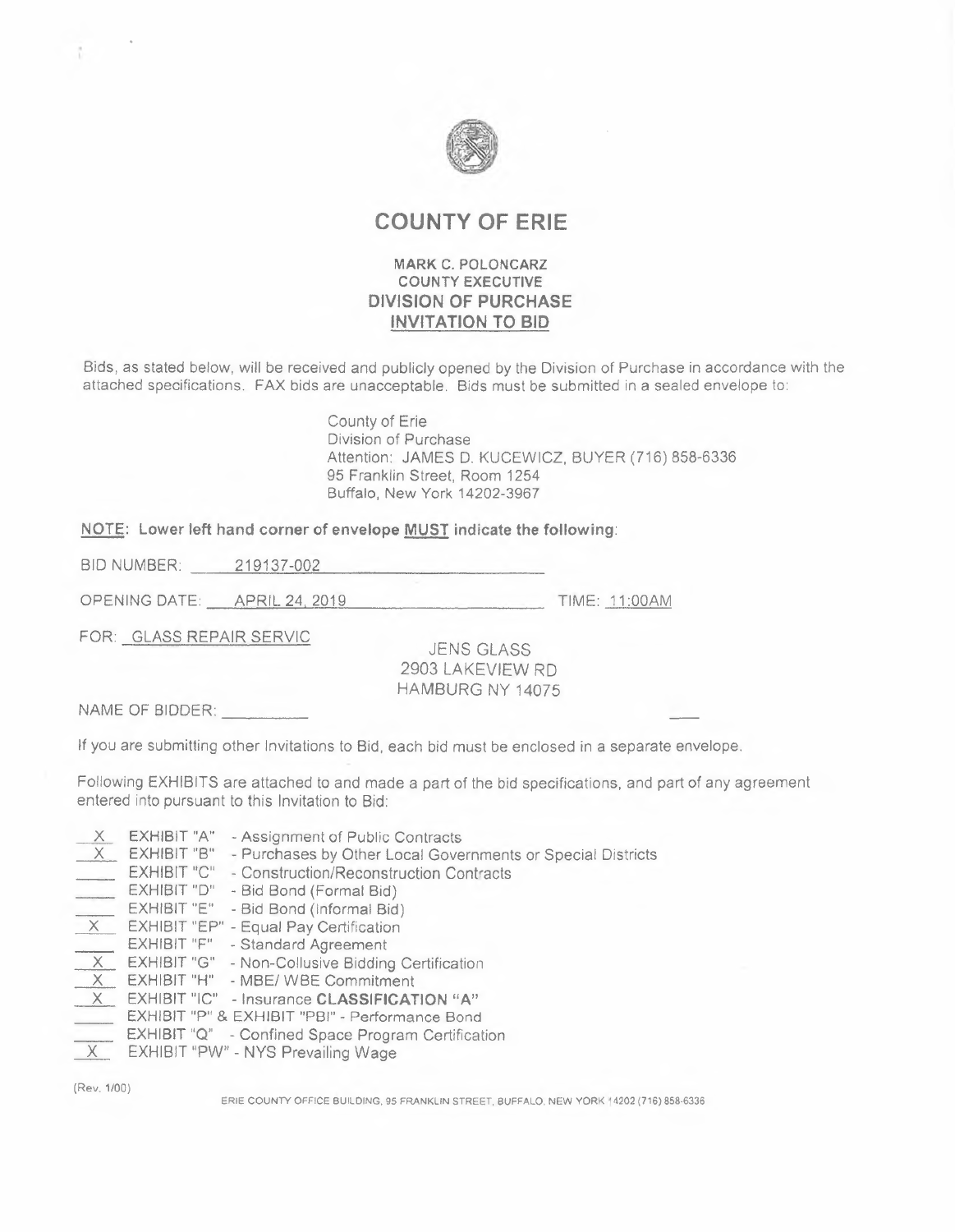# **County of Erie DIVISION OF PURCHASE NON-COLLUSIVE BIDDING CERTIFICATION**

By submission of this bid, each bidder and each person signing on behalf of any bidder certifies, and in the case of a joint bid each party thereto certifies as to its own organization, under penalty of perjury, that to the best of his knowledge and belief:

(1) the prices in this bid have been arrived at independently without collusion, consultation, communication, or agreement, for the purpose of restricting competition, as to any matter relating to such prices with any other bidder or any competitor:

(2) unless otherwise required by law, the prices which have been quoted in this bid have not been knowingly disclosed by the bidder and will not knowingly be disclosed by the bidder prior to opening, directly or indirectly, to any other bidder or to any competitor; and

(3) no attempt has been made or will be made by the bidder to induce any other person, partnership or corporation to submit or not to submit a bid for the purpose of restricting competition.

**NOTICE**  (Penal Law, Section 210.45)

IT IS A CRIME, PUNISHABLE AS A CLASS A MISDEMEANOR UNDER THE LAWS OF THE STATE OF NEW YORK, FOR A PERSON, IN AND BY A WRITTEN INSTRUMENT, TO KNOWINGLY MAKE A FALSE STATEMENT, OR TO MAKE A FALSE STATEMENT, OR TO MAKE A STATEMENT WHICH SUCH PERSON DOES NOT BELIEVE TO BE TRUE.

| BID NOT ACCEPTABLE WITHOUT FOLLOWING CERTIFICATION:          |  |  |  |  |  |  |  |
|--------------------------------------------------------------|--|--|--|--|--|--|--|
| Affirmed under penalty of perjury this 23 day of April 20 19 |  |  |  |  |  |  |  |
| TERMS 30 Days DELIVERY DATE AT DESTINATION 10 Days           |  |  |  |  |  |  |  |
| FIRM NAME Jens Glass Company, Inc.                           |  |  |  |  |  |  |  |
| ADDRESS 2903 Lakeview Road                                   |  |  |  |  |  |  |  |
| ZIP 14075<br>Hamburg, NY                                     |  |  |  |  |  |  |  |
| AUTHORIZED SIGNATURE                                         |  |  |  |  |  |  |  |
| <b>TYPED NAME OF AUTHORIZED SIGNATURE</b>                    |  |  |  |  |  |  |  |
| TELEPHONE NO. 716-432-5464<br>TITLE President                |  |  |  |  |  |  |  |

(Rev.1/2000)

ERIE COUNTY OFFICE BUILDING, 95 FRANKLIN STREET. BUFFALO, NEW YORK 14202 {716) 858-6336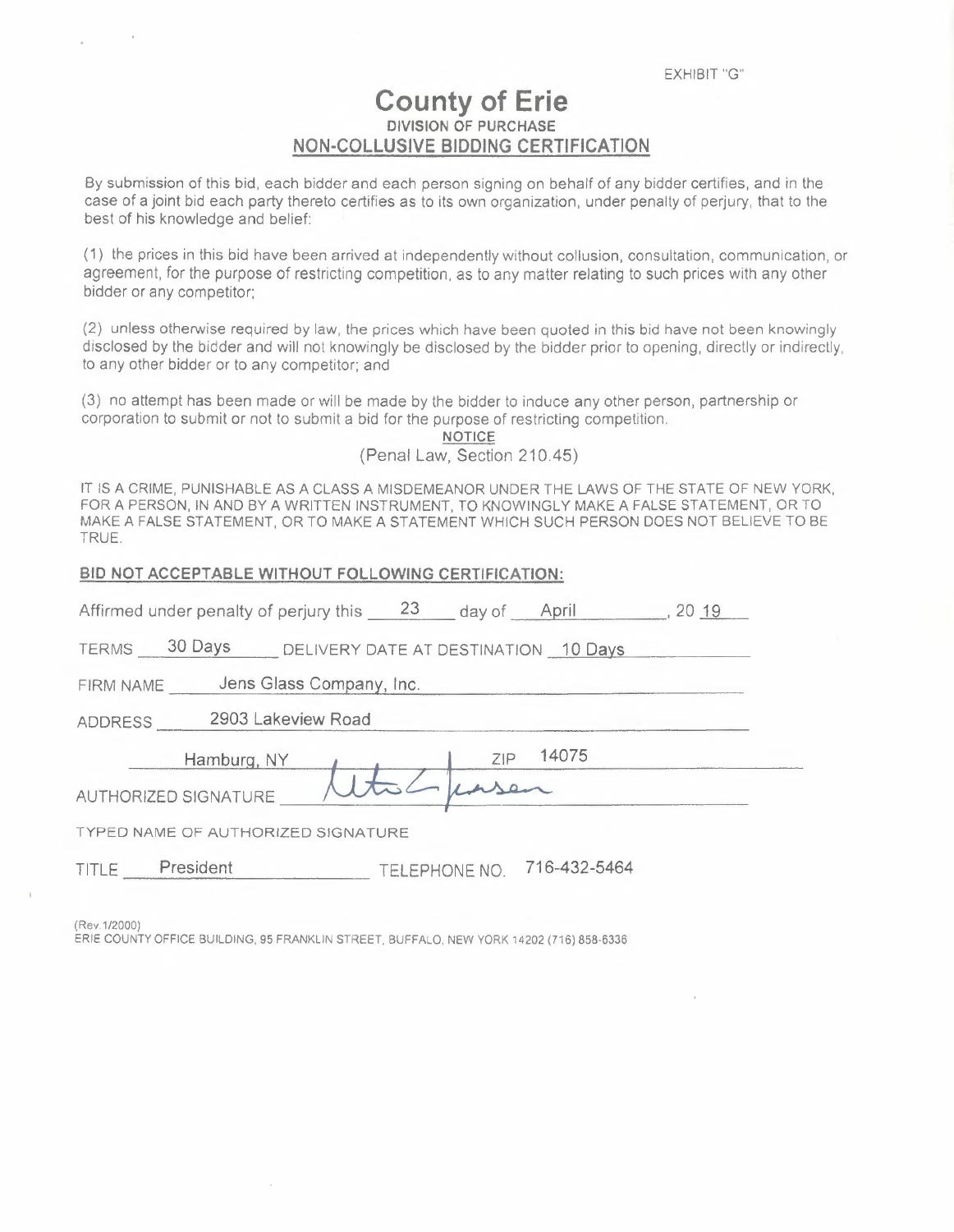# County of Erie **DIVISION OF PURCHASE BID SPECIFICATIONS**

## BID NO: 219137-002

| Ship to: County of Erie               |
|---------------------------------------|
| Attention: VARIOUS COUNTY DEPARTMENTS |
| Address: VARIOUS LOCATIONS            |

## Ship Via: N/A Date Required at Destination: AS NEEDED

| <b>ITEM</b><br>NO. | QUAN<br>-TITY | <b>UM</b> | CATALOG NO./DESCRIPTION                                 | UNIT<br>PRICE | <b>TOTAL</b><br>PRICE |
|--------------------|---------------|-----------|---------------------------------------------------------|---------------|-----------------------|
|                    |               |           | Vendor to provide Glass Repair Service for various Erie |               |                       |
|                    |               |           | County departments per the attached specifications.     |               |                       |
|                    |               |           |                                                         |               |                       |
|                    |               |           | Contract period is June 1, 2019 - May 31, 2021          |               |                       |
|                    |               |           |                                                         |               |                       |
|                    |               |           |                                                         |               |                       |
|                    |               |           |                                                         |               |                       |
|                    |               |           |                                                         |               |                       |
|                    |               |           | This is a New York State Prevailing Wage job.           |               |                       |
|                    |               |           | Please refer to PRC #2019004294.                        |               |                       |
|                    |               |           |                                                         |               |                       |
|                    |               |           |                                                         |               |                       |
|                    |               |           |                                                         |               |                       |

**NOTE:** Bid results cannot be given over the phone. All requests for bid results should be submitted in writing or faxed to:

**ERIE COUNTY DIVISION OF PURCHASE**  Freedom of Information Officer 95 Franklin Street, Rm. 1254 Buffalo, NY 14202 FAX#: **716/858-6465** 

**NAME OF BIDDER** Jens Glass Company, Inc.

{Rev. 9/95)

ERIE COUNTY OFFICE BUILDING, 95 FRANKLIN STREET, BUFFALO, NEW YORK 14202 (716) 858-6336